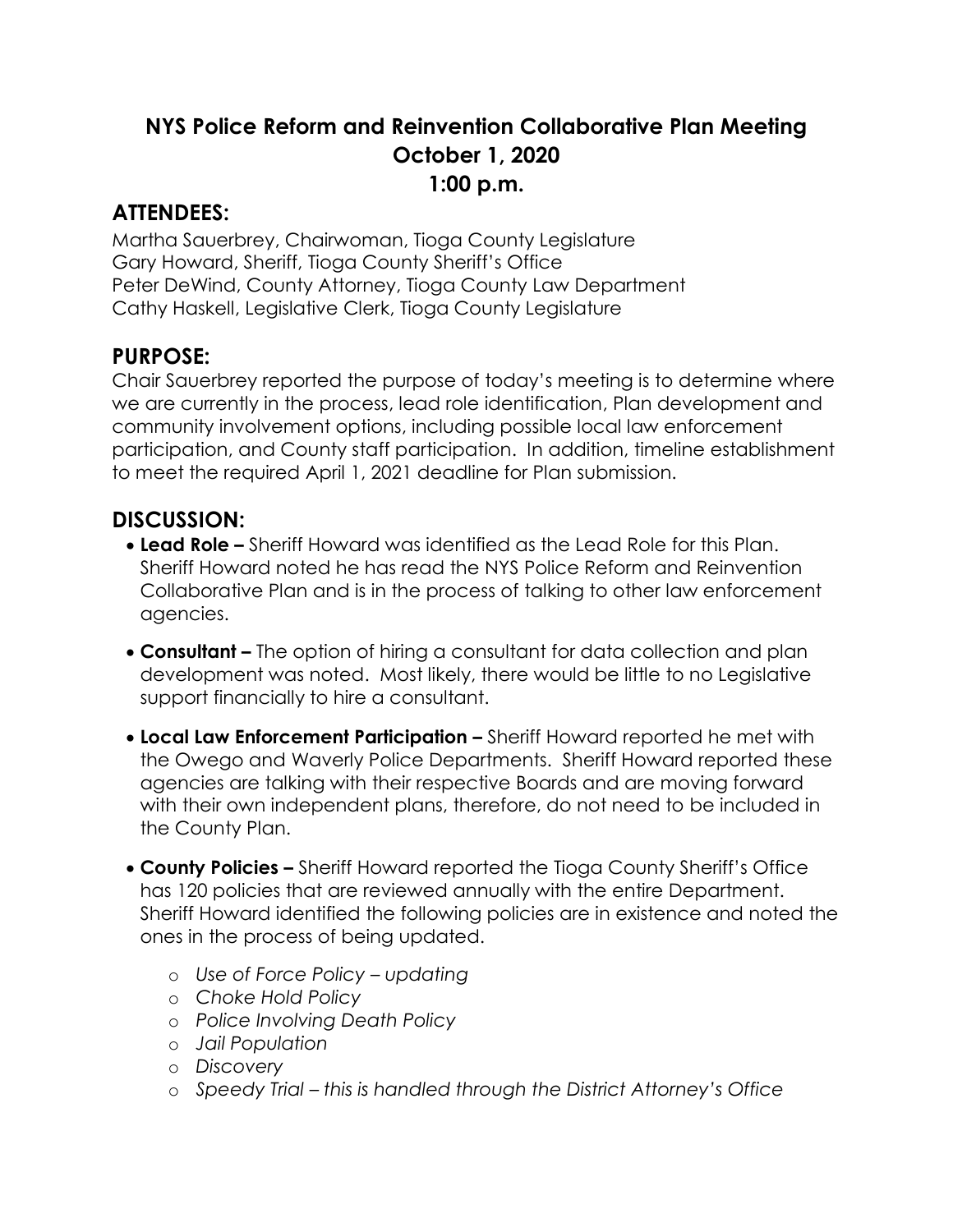- o *Raise the Age – this is handled through the Probation Department.*
- o *Video Recordings and Interrogations – this practice has been in place for over 20 years.*
- o *Rules of Conduct Policy*
- o *School Resource Officer Policy – currently, we do not have any SRO's.*
- o *Crowd Control*
- o *Shooting at Moving Vehicles*
- o *High-Speed Pursuits Policy – this is not encouraged through the Sheriff's Office.*

Sheriff Howard reported every Division in the Sheriff's Office has NYS Accreditation, which solidifies the Sheriff's Office is doing what they need to do in meeting community standards. The local law enforcement agencies; Owego and Waverly Police Departments do not have such accreditation, as this involves a great deal of work and these agencies are mostly comprised of parttime personnel.

- **50-a Personnel Files –** Sheriff Howard reported personnel files older than three years are no longer required to be retained.
- **Staff Training –** Sheriff Howard reported the Departmental staff have access to the NYMIR portal to participate in various required trainings free of charge. Sheriff Howard reported he has thus far completed Part 1 of 2 of the Bias Awareness Training and he, along with other staff, will be taking the Deescalation Training.

Sheriff Howard reported the Sheriff's Office has accrued 3,342 hours of training in 2019, which includes internal staff meetings and trainings.

**Metrics for Data Collection –** County Attorney DeWind inquired as to whether the metrics are known for Plan inclusion. This should identify problem areas. In addition, the question was raised as to who will be responsible for data and policy collection for Plan inclusion, which could also include prior complaint history and contracts such as police union contracts, court and school officials.

Of note, it is somewhat vague as to how the Plan should look and whether this could just be in the form of a summation report.

**ACTION: Sheriff Howard's secretary, Diane Rockwell, will be asked to assume the responsibility of policy and data collection working with Chairwoman Sauerbrey and Sheriff Howard during the process.**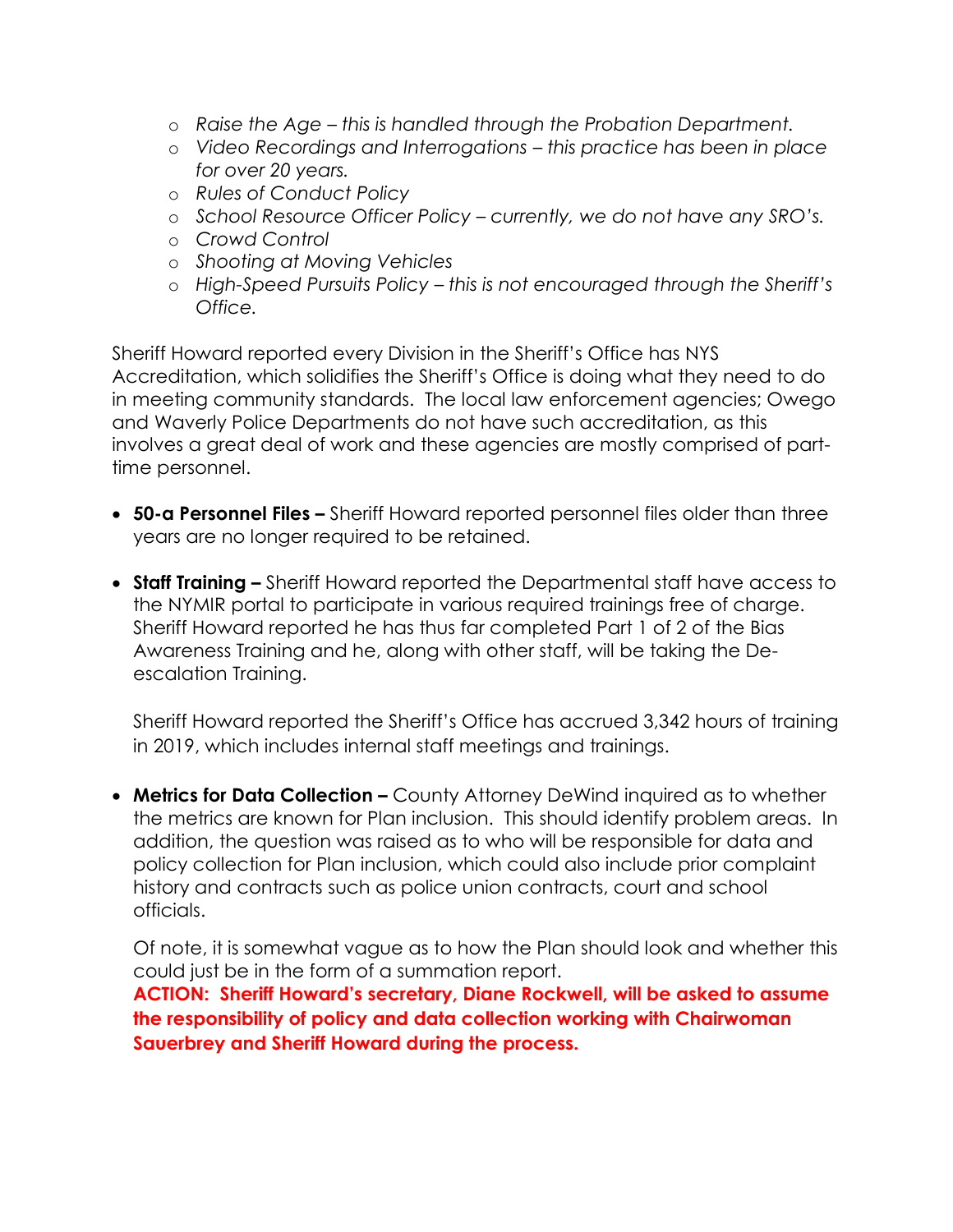**Community Involvement –** Chair Sauerbrey suggested several ideas of engaging community involvement such as sending out a survey to the community through Survey Monkey, schedule a community Zoom meeting where specific questions are asked and outcomes are recorded.

Community involvement will allow for the identification of issues we have not taken into consideration.

Mr. DeWind reported all of these suggestions are acceptable and noted a Zoom meeting would satisfy the listening and learning phase of the Plan. This would be similar to a public hearing where information is gathered.

Mr. DeWind further reported the County could establish a mechanism to accept written comments from the community addressing interactions with County law enforcement through an established email address.

Of note, Tioga County's racial diversity is less than 1% of the overall population, however, we could solicit the participation of community organizations that represent the population of socio-economic diversity such as Tioga Opportunities, Inc. for low to moderate income housing, Tioga County Rural Ministries, Catholic Charities, and Open Door Mission to name a few.

**ACTION: Chair Sauerbrey will take the lead role in formulating the community involvement group.** 

- **Agency Involvement –** In addition to the advocacy organizations listed above, it was noted the Tioga County District Attorney and Public Defender's Offices need to be stakeholders in this Plan.
- **Goal and Timeline -** The overall goal of the Plan is to demonstrate in good faith that Tioga County through interaction with the Sheriff's Office and local law enforcement agencies has identified no systemic issues, we have provided ample opportunity for public comment, and that we listened to the community fairly.

Chair Sauerbrey reported the following tentative timeline:

 $\checkmark$  Now through December 31, 2020 – Data and policy collection, identification of community stakeholders, and develop a community forum through either surveys, Zoom, written comment, etc. to garner community input.